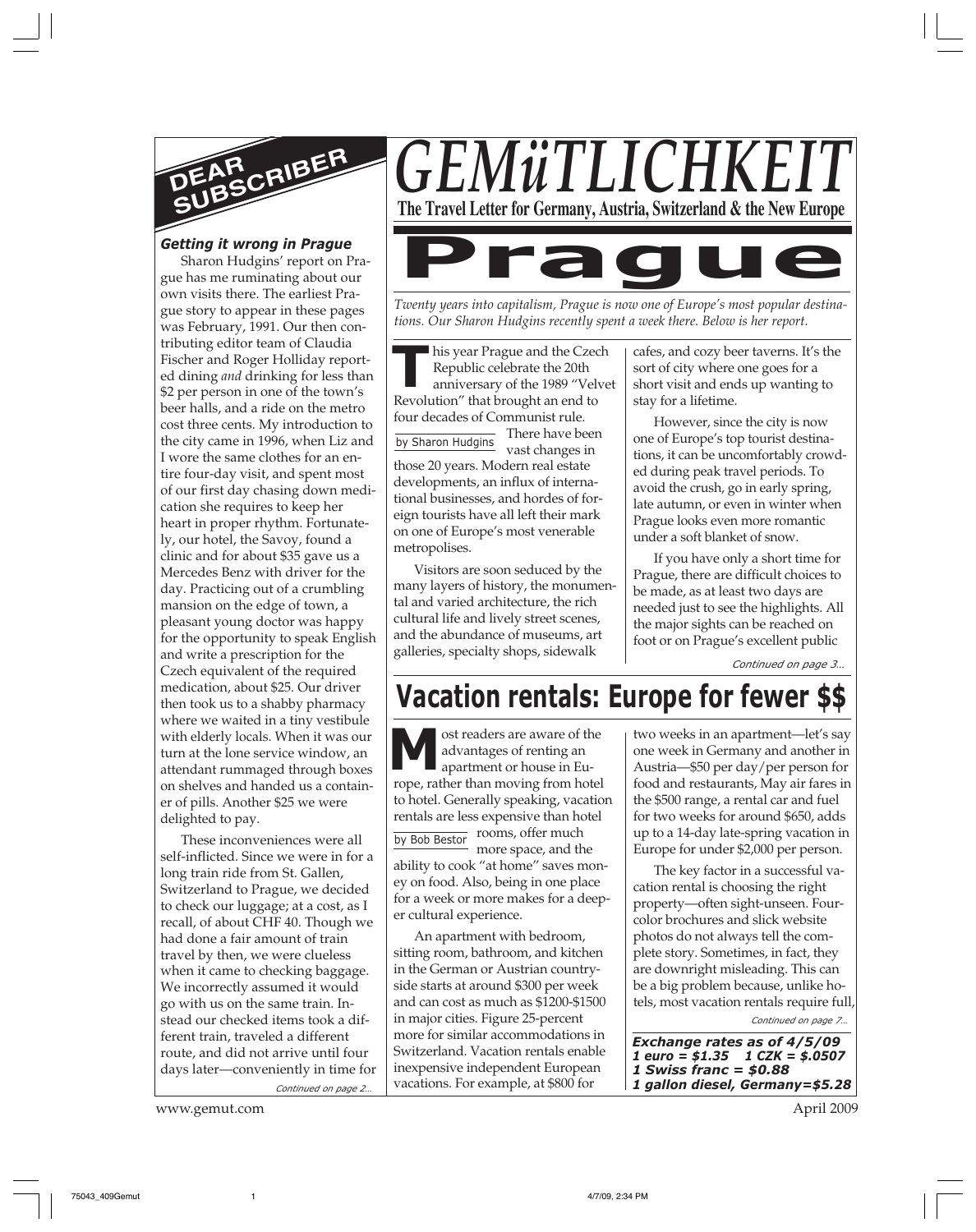#### *DEAR SUBSCRIBER Continued from page 1*

us to pick them up at the rail station on our way out of town. I now know this is normal for checked bags and am acutely aware of the primary rule relating to checking luggage on European trains: don't do it.

#### \*\*\*\*

One night on our most recent Prague visit about a year ago, we managed to choose the restaurant that serves the worst food in town. At least it was the worst meal I have ever encountered in a European restaurant. The food was literally inedible. After one or two tentative bites from a lump of much too-sour red cabbage, futile attempts with knife and fork to extricate a few shreds of meat from a rock-hard duck leg, I suddenly realized I would be unable to eat what I had ordered. Liz agreed. Her food was also terrible. Saying I didn't feel well, I called for the check, we paid and left.

This was a restaurant chosen based on "curb appeal." When walking during the day we always look for dinner possibilities. On the afternoon of the disaster meal, we strolled the town for more than three hours, peering through windows, poking our heads inside doors, and perusing the menus of perhaps a dozen restaurants. The place we finally chose was off-the-beaten track, away from the main streets and squares where tourists gather. It looked authentic, lively, clean, and

appeared to have a local clientele. This is a process that usually works for us, but this time intuition failed. I have since learned that the restaurant in question, **Svejk** (Siroká 20), is part of a chain designed to look like traditional Czech neighborhood pubs.

I'm happy to report that dinner the next night was better. Though the Michelin stardom sought by upscale **Restaurant Zatisi** (Betlemske Namesti, Liliova 1, www.zatisigroup.cz/) is not yet attained, main dishes of venison filet and a slow-cooked lamb shank were satisfying, if not sensational, and served in a romantic, candlelit setting. Without beverages we paid about \$92. Our bill carried the following notation in English: "Tips shall be appreciated in cash." Very "Prague."

It should be noted that I diverge somewhat from our page six review of **Kavárna Obecní Dum**. Keep in mind that Sharon Hudgins, who spent nearly a week in Prague researching this month's main story, is not only a savvy travel journalist but also a noted food writer, and her evaluation is based both on personal experience with the restaurant and that of friends and colleagues. Kavárna Obecní Dum, in a magnificent Art Nouveau space in Prague's gloriously restored Municipal Hall, has to be one of Europe's most beautiful dining rooms. Nonetheless, I had a lousy breakfast there. Inferior coffee, stale rolls, slow and indifferent service undermined the experi-

www.gemut.com http://theeuropetraveler.com

ence of being in this gorgeous room. But one simple breakfast is not enough to judge a restaurant.

\*\*\*\*

My great grandparents came to America from Bohemia. I remember the *Kolaches* baked by my great grandmother and my grandmother. We lived in a small Nebraska town where people of Czechoslovakian origin were known as "bohunks" or just "hunkies." When I hear "The Moldau" from Bedrich Smetana's *Má vlast* (My Country or My Fatherland), something stirs my hunky blood and is probably why I like the little museum dedicated to him (**Smetana Museum**, Novotného lávka 1) on the second floor of an ancient building past which his beloved Moldau (Vlatva river) flows. Visitors can listen to excerpts of his music—including "The Moldau" by ascending a conductor's podium and pointing a laser-tipped baton at *Continued on page 8…*

#### **Using Gemütlichkeit**

• Hotel prices listed are for one night. Discounts are often available for longer stays. • All hotel prices include breakfast unless other-

wise noted.

• Local European telephone area codes carry the "0" required for in-country dialing. To phone establishments from outside the country, such as from the USA, do not dial the first "0".

#### **Logging on to Our Website**

Back issues in PDF format from January 1993, except for the most recent 10, are available free to subscribers only at www.gemut.com (click on "Members"). To access the issues, enter the user name and password published in this space each month. The new codes are: User Name: **garp** Password: **5420**

**Gemütlichkeit** (ISSN 10431756) is published 10 times each year by UpCountry Publishing, 288 Ridge Road, Ashland OR 97520. TOLL FREE: 1-800/521- 6722 or 541/488-8462, fax: 541/488-8468, e-mail travel@gemut.com. Web site: www.gemut.com. Subscriptions are \$67 per year for 10 issues. While every effort is made to provide correct information, the publishers can make no guarantees regarding accuracy. **POSTMASTER: SEND ADDRESS CHANGES TO:** Gemütlichkeit, 288 Ridge Road., Ashland OR 97520 **Publishers:** Robert H. & Elizabeth S. Bestor **Publishers: Robert H. & Elizabeth S. Bestor Executive Editor:** Nikki Goth Itoi **Contributors: Doug Linton, C. Fischer, R. Holliday, J. Fischer, R. Holliday, J. Holliday, J. Holliday, J. Holliday, J. Holliday, J. Holliday, J. Holliday, J. Holliday, J. Holliday, J. Holliday, J. Holliday, J. Holliday, Masseum Masseum T. Merschlands** Sharon Hudgins **Consulting Editor:** Thomas P. Bestor **Online Services:** Kurt Steffans **Subscriber Travel Services:** Andy Bestor, Laura Riedel **Subscriber Travel Services: Andy Bestor, Laura Riedel** Vol. 23, No. 3 **GEMÜTLICHKEIT** HOTEL RESTAURANT RATING KEY April 2009<br> **The Travel Letter for Germany, Austria, Switzerland & the New Europe Rating Scale** Scale Excellent 16 - 20 Above Average 12 - 15 Average 8 - 11 Adequate 4 - 7 Unacceptable 0 - 3 **Hotel Rating Criteria** People/Service 30% Location/Setting 15% Guestrooms 30% Public rooms 5% Facilities/Restaurant 20% **Restaurant Criteria** Food 65% Service 20% Atmosphere 15% **Value Rating Scale** Outstanding Value 17 - 20 Very Good Value 12 - 16 Average Value 9 - 11 Below Average Value 5 - 8 A Rip-Off 0 - 4 *GEMüTLI* 

Gemütlichkeit 2 April 2009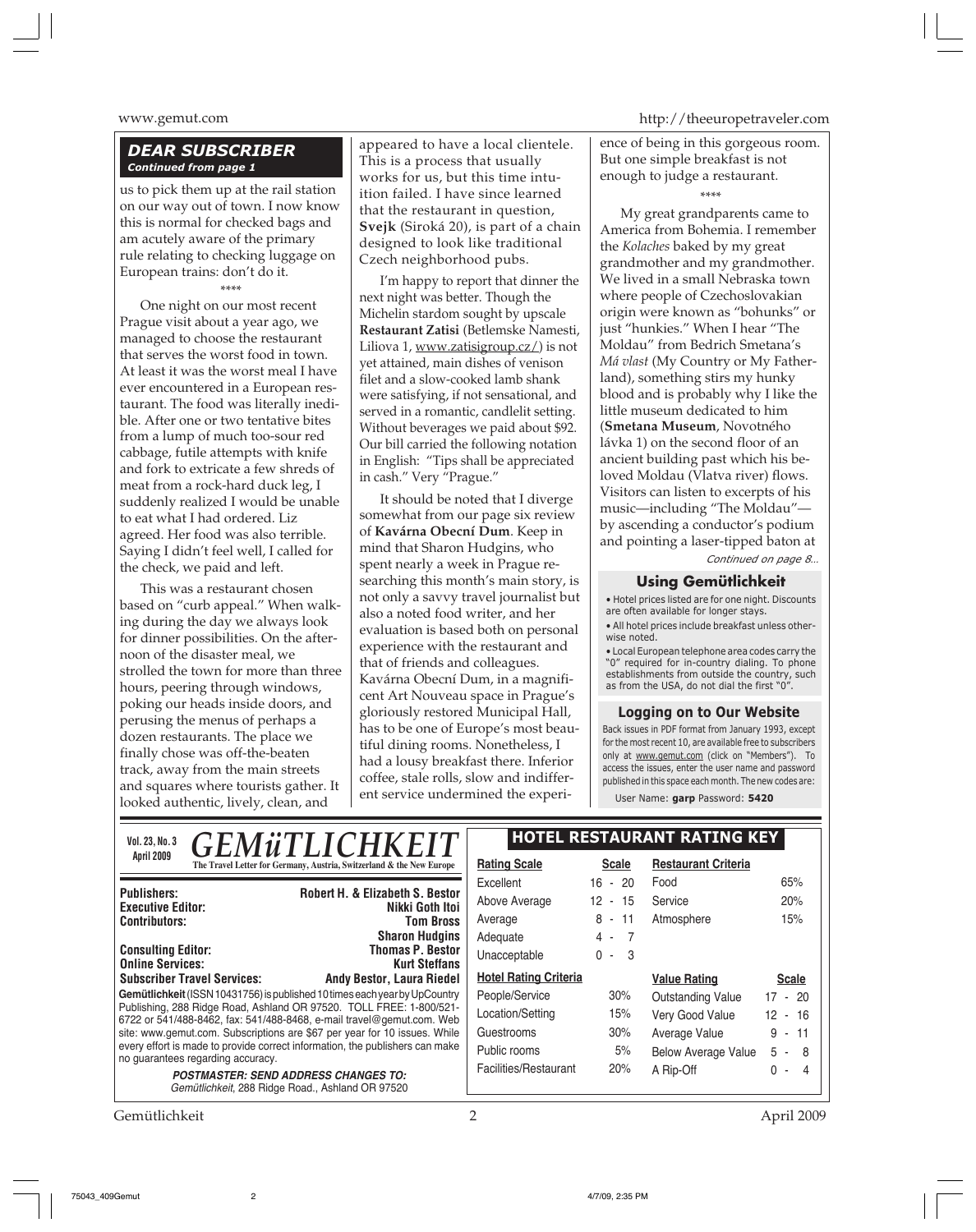#### http://theeuropetraveler.com www.gemut.com

#### *PRAGUE Continued from page 1*

transportation system of subways, buses, and trams.

Choose one side of the **Vltava River** to explore each day, ending up at the iconic **Charles Bridge** that connects both sides of the city. Built in the 14th century, this graceful stone bridge (now a pedestrian route) is adorned with more than two dozen Baroque statues of saints. It's a focal point of Prague, a meeting place for locals and tourists alike, and an outdoor venue for artists and craftsmen, jazz bands and mimes. Just watch out for pickpockets, too.

Starting high over the city at **Hradcany**, the **Castle District** on a hill, you can spend half a day wandering the large complex that includes the castle itself, the impressive **St. Vitus cathedral**, several galleries and special exhibition halls, the narrow **Golden Lane** with its tiny shops, and the castle's own vineyard and gardens.

Then head downhill along **Nerudova street** to the Baroque **St. Nicolas church**, stopping to peek into the little shops along the way. This lower section of the city is known as the **Malá Strana** (**Lesser Town**), although there's nothing "lesser" about it. It's a delightful district of small streets and alleyways, art galleries and craft shops, quirky cafes and boutique hotels.

Continue downhill along **Mostecká street**, then cross the Charles Bridge to the **Old Town** (**Stare Mesto**). Follow **Karlova street**, part of Prague's historic "**Coronation Route**" in the direction of the **Old Town Square** (**Staromestké Námesti**), one of the most beautiful public spaces in Europe, bordered by Gothic and Baroque buildings, including the towering **Tyn Church**, and the intricate **astronomical clock** on the **Old Town Hall**. In this same part of town, you can also visit the former **Jewish quarter**, including the **Old Jewish Cemetery** and four historic synagogues.

From the Old Town Square walk

Gemütlichkeit 3 April 2009

#### **Prague Basics**

**Population:** 1.2 million

**Elevation:** 179-399 meters (587-1309 ft)

**Visitor Information:** Prague Information Service, 4 locations: Staromestské nam. 1, Old Town Hall; Rytírská 31; Hlavní nádrazí (Main Railroad Station concourse); Malostranská mostecká vez (Lesser Town, Bridge Tower); tel. 221- 714-444, www. prague-info.cz.

Czech Tourism, 1109 Madison Ave., New York, NY 1028, tel. 212-288-0830, fax 212-288-0971, www.czechtourism.com.

**Sightseeing tours:** Prague Tours (in English), Dlouhá 37, tel. 608-200-912; www.praguer.com. Cedok Travel Agency, Na Príkope 18, tel. 221-447-242/218/ 202, fax 222-216-324,

reservation@cedok.cz; www.cedok.com. Prague Walks, Jakubská 4, tel. 222-322- 309. See also www.prague-touristinformation.com.

#### **Driving distances from:**

| Frankfurt     | 552 km | 343 miles |
|---------------|--------|-----------|
| Munich        | 363 km | 226 miles |
| <b>Berlin</b> | 354 km | 220 miles |
| Zürich        | 676 km | 420 miles |
| Vienna        | 312 km | 194 miles |

New motorways in the Czech Republic include the D5 to the Bavarian border and the D8 to Dresden and Berlin. Motorways require an auto toll sticker, available at border crossings, post offices, and gas stations (200 CZK for 15 days, 300 CZK for two months).

**Discounts:** Discounted passes for 24 hours or three, seven, or 15 days on Prague's public transportation system (buses, trams, subways) are available at tourist offices and larger metro stations.

**Nearest airport:** Ruzyne Airport, 18 kilometers (11 miles) from downtown Prague. Minibus to Námesti Republiky every 30 minutes, 5:30am– 9:30pm, 90 CZK. For taxi service, be sure to agree on a price beforehand; to downtown Prague the cost should be approximately 600 CZK for up to four people in one cab.

**Rail service:** Express trains connect Prague with many cities in Europe, including Frankfurt, Munich, and Berlin.

**Recommended guidebooks:** *Frommer's Prague Day by Day*, (Wiley Publishing, Inc., 2008). *Welcome to Prague: City of Prague and Czech Republic Official Guidebook* (free at Prague Information Service Offices and from Czech Tourism). *Travelers' Tales: Prague and the Czech Republic*, edited by David Farley and Jessie Scholl (Travelers' Tales, Inc., 2006). *Michelin Green Guide Prague* & *Michelin Main Cities of Europe*.

along **Celetná street** to the **Gothic Powder Tower** at Republic Square. Turn right and stroll along the fashionable **Na Príkope** pedestrian street to the lower end of **Wenceslas Square** (Václavksé Námesti) where the big demonstrations of the Velvet Revolution were held in 1989. Then head uphill to the famous statue of **St. Wenceslas** and the **National Museum** at the top of the square, stopping along the way for a spicy sausage at one of the little stands, a cone of excellent ice cream, or a cup of strong coffee at the venerable, if time-worn, **Cafe Europa** next to the Art Nouveau **Hotel Europa**.

Once you've scoped out the major sights and found your bearings, the best way to see "behind-the-scenes" Prague is to wander around the city at random, on the little winding cobblestone streets off the main tourist arteries, ducking into quiet courtyards that look like they haven't changed since the Middle Ages. On the back streets you'll also see the old buildings that haven't yet been renovated or restored, their gray color and peeling plaster evoking the past half century of neglect—matching the pewter skies of winter and suggesting that the murky Prague of Franz Kafka's stories still does exist.

#### **Prague Shopping**

Prague is a shopper's paradise, with plenty of art galleries, jewelry stores, folk craft shops, souvenir stands, and street vendors concentrated in the central part of the city on both sides of the Vltava River and even on the Charles Bridge itself. And a glitzy new shopping mall, with 200 stores and restaurants, has recently opened on Námestí Republiky near the Gothic Powder Tower.

Prague has been invaded by legions of gaudily painted Russian wooden *matrioshki* (stacking dolls), as well as pashmina scarves from India, tacky T-shirts, and more amber than surely has ever been collected from natural sources around the world (so beware of inexpensive "amber" jewelry actually made of plastic in China).

Truly local arts and crafts include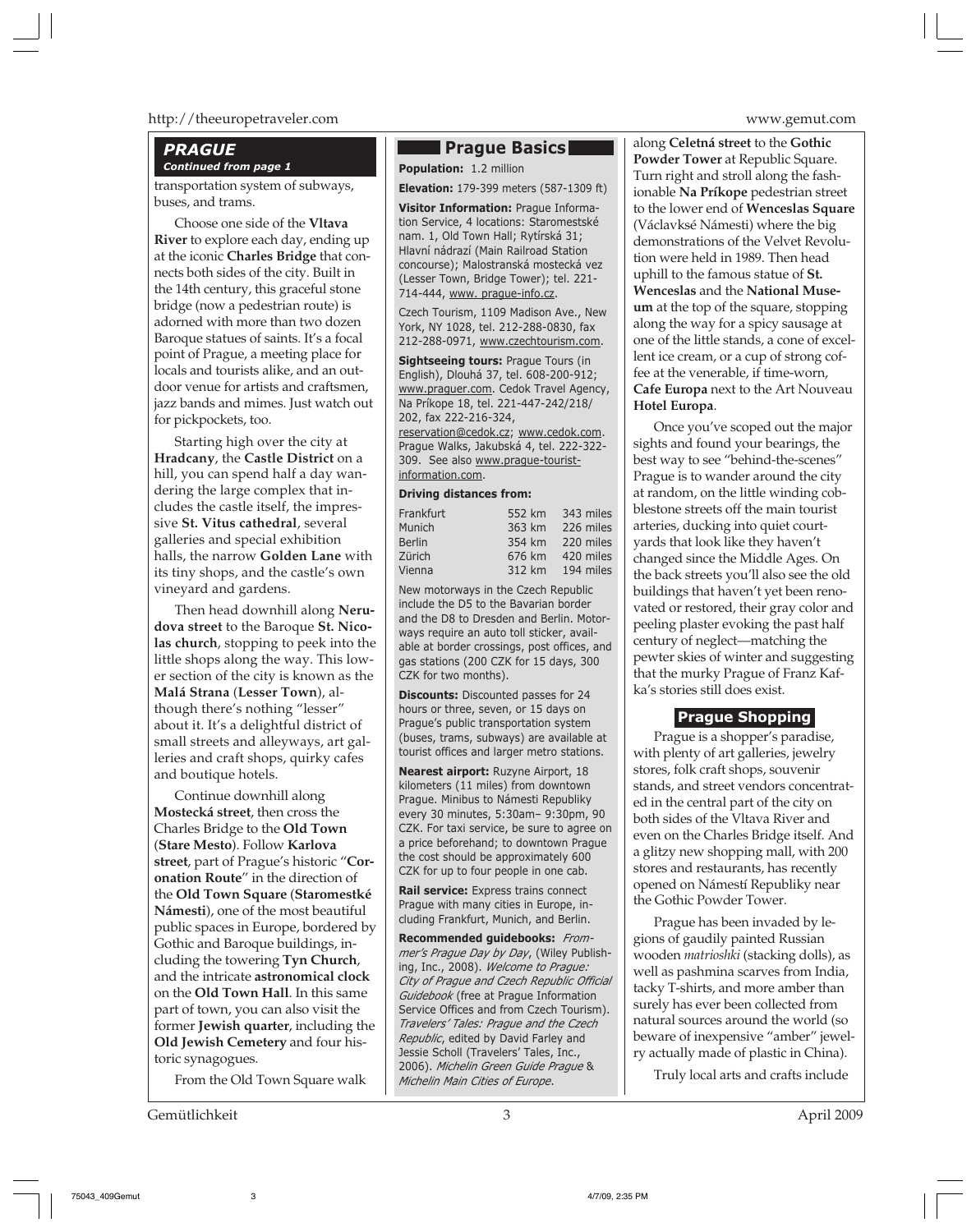beautiful Bohemian crystal, garnet jewelry, colored glass costume jewelry, paintings and prints by Czech artists, traditional and modern ceramics, and folk crafts such as wooden toys, corn-husk dolls, Nativity scenes, indigo-printed cotton cloth, expressive marionettes, and intricately painted Easter eggs.

Recommended stores in central Prague:

**•Bohemian crystal and glass:** Moser (Na Príkope 12); Erpet Bohemia Crystal (Staromestké Nám. 27); Celetná Crystal (Celetná 15)

**•Garnet jewelry:** Studio Sperk (Dlouhá 19); Granat (Dlouhá 30)

**•Ceramics:** Tupesy (Havelská 21); Czech Ceramics (Celetná 4)

**•Folk crafts:** The Manufaktura chain of folk craft stores is the best in Prague, with 10 locations in the city. One of the largest stores, with an excellent selection of items, is at Melantrichova 17, near the Old Town Square. Other centrally located Manufaktura shops are at Nerudova 31, Mostecká 17, and Karlova 26.

**Key Websites for the Traveler • www.gemut.com** Gateway site for travelers to Germanic Europe, including car rental, rail passes, hotel bookings, travel tips, and past issues (free access to back issues for subscribers; see log-on info on page 2).

**• www.viamichelin.com** The Michelin database of hotels and restaurants, plus great interactive trip planning tools

**• www.travelessentials.com** Guidebooks, maps, travel accessories, luggage, all at 10 percent off for subscribers. Use discount code gemut2009.

**• maps.google.com** Best maps on the web. Driving & walking. Zoom in-out. Great detail city & country. Satellite & terrain views.

**• bahn.hafas.de/bin/query.exe/en** German rail website, with train schedules throughout Europe, as well as Germany

**• www.sbb.ch/index\_e.htm** Swiss and European rail schedules

**• www.ski-europe.com** Top Web resource for skiers with much data on Alpine resorts

**• www.myswitzerland.com** Website of Switzerland's national tourist authority

**• www.germany-tourism.de** Germany's national tourist authority

**• www.austria.info/us** Austria's national tourist authority

**• www.historicgermany.com** Website for an alliance of historic German cities

**• www.thetravelinsider.info** Info on electronics for travelers — cell phones, computers, etc.

Gemütlichkeit 4 April 2009

**•Marionettes:** Among the many marionette shops in Prague, some of the best-quality handmade examples can be found at Truhlár Marionety (Ungelt – Tyn 1, near the Old Town Square, and Luzického semináre 5, in the Mala Strana section).

**•Open-air market:** The colorful outdoor market on Havelská, not far from the Old Town Square, features two long parallel rows of stalls selling fruits and vegetables, chocolates and cookies, souvenirs and crafts. Prices of souvenirs can be a bit lower than in the shops, but many are made in China and elsewhere besides the Czech Republic. On both sides of the market street, indoor souvenir shops also sell similar goods.

### **Prague Hotels**

Prague is such a popular tourist destination that it can be a pricey place to stay, especially in the highest seasons (mid-March through June, all of September and October, and over the New Year holiday). Since prices vary throughout the year, however, you can save money by traveling in mid-season (July and August) or low season (January to mid-March and November through Christmas).

Check online for seasonal rates, as well as bargains for early or lastminute booking, discounts for longer stays, and packages that include transfers from the airport or train station to the hotel.

The good news is that travelers now benefit from the price competition among the many hotels opened since 2000. Unlike some other countries of the European Union, star ratings in the Czech Republic refer only to a hotel's amenities, not to a specific price category designated by law. Since hotels want to fill as many rooms as possible, a four- or five-star property might have a special offer on a double room for the same price as a standard three-star. You'll find discounted rates at www.gemut.com*.* In the left column click "Book a hotel in Europe."

Parking can be costly in downtown Prague, so consider arriving by rail or air. Most hotels charge CZK600

#### www.gemut.com http://theeuropetraveler.com

(total, for one to four people) for a hotel taxi one-way to or from the airport, and less from the train station. Once you've checked into a hotel, you can easily explore the city on foot and by public transportation.

Room prices quoted here are those listed on the hotels' websites for mid-December 2008 (low season). The telephone prefix for Prague is +042.

#### K + K Hotel Central

A member of the family-owned international  $K + K$  hotel group, this Prague version combines authentic Art Nouveau architecture with Art Nouveau architecture with<br>a stylishly modern interior, in a  $\mathbf{e}^{\alpha \mathbf{e} \cdot \mathbf{e} \cdot \mathbf{e} \cdot \mathbf{e} \cdot \mathbf{e} \cdot \mathbf{e} \cdot \mathbf{e} \cdot \mathbf{e} \cdot \mathbf{e} \cdot \mathbf{e} \cdot \mathbf{e} \cdot \mathbf{e} \cdot \mathbf{e} \cdot \mathbf{e} \cdot \mathbf{e} \cdot \mathbf{e} \cdot \mathbf{e} \cdot \mathbf{e} \cdot \mathbf{$ building that is included on the UNESCO World Heritage List in Prague's historic Old Town.

Constructed as a hotel a century ago by a famous Austrian designer, the building was later used as a theater where satirical plays were staged during the Communist era. The government closed it in 1970 for political reasons and the abandoned building fell into disrepair. The K + K group bought it in 2000, restored the beautiful facade, and renovated the interior to the standard of its other luxury boutique hotels. A new building was added behind the original edifice, and the four-star, 127 room hotel opened in 2004.

The historical part of the hotel features an ornate brass elevator, stained glass windows, and rooms with high wooden door frames, all in the Art Nouveau style. Five of the 57 rooms in this section also have high ceilings decorated with Art Nouveau stucco work.

All rooms in both the old and new sections of the hotel are similarly decorated with sleek wooden furnishings and textiles in soothing colors. Theyalso feature air-conditioning, underfloor heating in bathrooms, minibars, safes, tea-and-coffee-making facilities, TV with international multilingual channels, and free high-speed Internet access.

An ultramodern fitness center and sauna are located in the space that was originally the "Oriental Bar," once frequented by Prague's rich and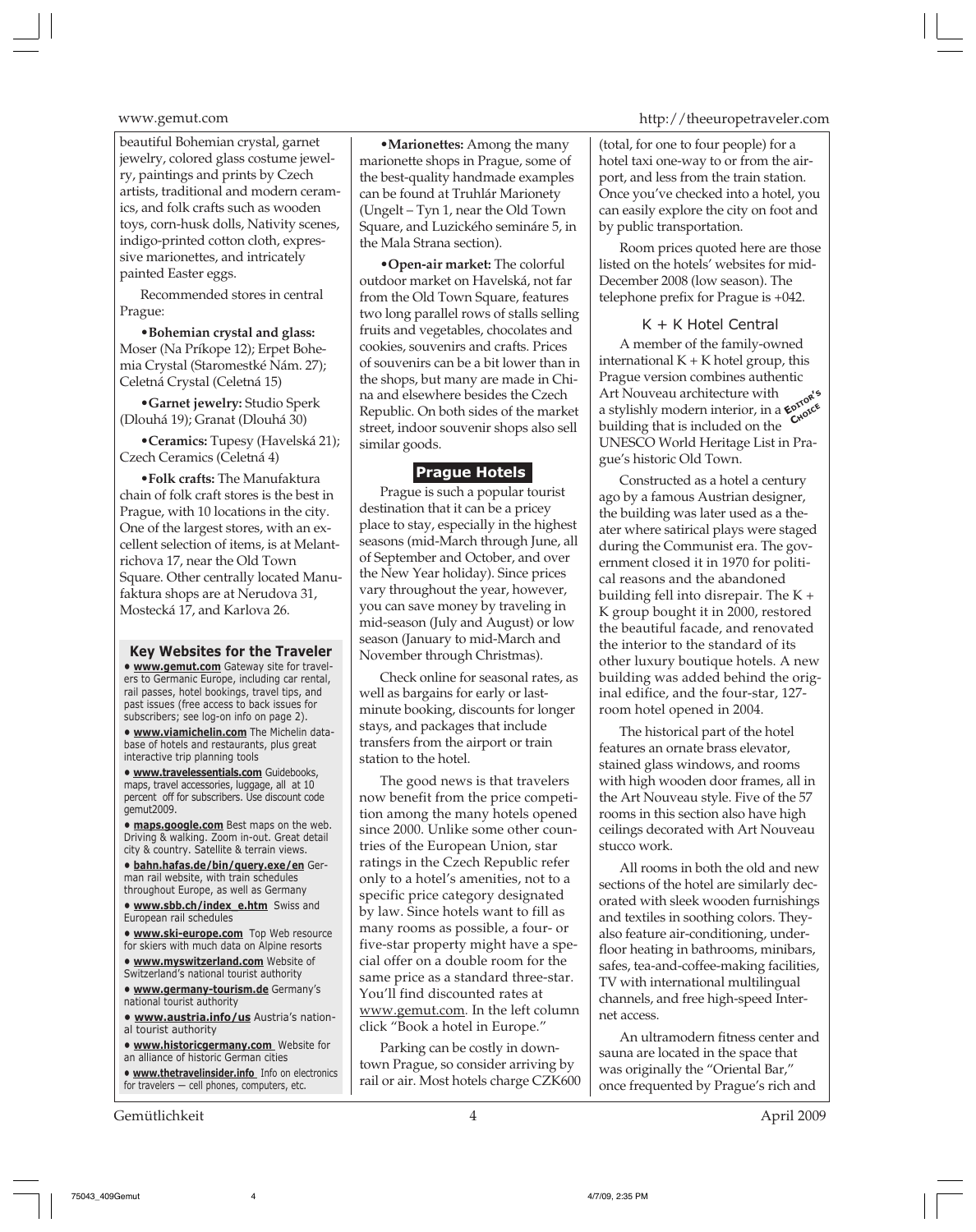http://theeuropetraveler.com www.gemut.com

famous. The highly decorated walls and ceiling have been preserved for guests to admire while working out on the machines or baking in the sauna. Use of the fitness center and sauna (except for massage) is included in the room price.

In keeping with the  $K + K$  hotel company's motto, "Four & More," the generous breakfast buffet at this fourstar hotel is equivalent to those served at five-star establishments. The bright, open breakfast room occupies the area that was once the theater. On Sundays guests linger until noon, reading newspapers, sipping champagne, nibbling smoked salmon and organic products that include breads, yoghurt, fruits, cheeses, or indulging in rich, freshly baked pastries, all while admiring the view over the large manicured garden.

**Daily Rates:** Singles CZK4,275 for the first two nights, then CZK3,625 for the next two nights; doubles CZK4,775 for the first two nights, then CZK3,625 for the next two nights. Parking available (check availability and rates online for the dates you plan to stay there). **Contact:** K + K Hotel Central, Hybernská 10, 110 00 Prague 1, tel. 225- 022-601, fax 225-022-999, hotel.central@kkhotels.cz, www.kkhotels.cz **Rating:** QUALITY 17/20, VALUE16/20

#### Hotel U Medvídku

Formerly a modest pension next to a well-known beer tavern of the same name, **U Medvídku** (At the Bears) was completely renovated and reopened as a three-star hotel in 2007. Located in a historic building that dates from the 1400s, it's a delightfully quirky little hotel, whose 33 guest rooms are all different in size and shape, some with exposed Gothic wooden rafters or Renaissance painted ceilings.

All rooms are scrupulously clean, with simple, dark-wood furniture, hardwood floors, and small TVs. Most are spacious (except for a few singles), and many are decorated with oriental rugs, antique beer-brewing equipment, and old photos of Czech

breweries. Number 33 is a huge triple, with old wooden roof trusses in a small loft. "Historical" rooms such as Number 33 cost a bit more than standard rooms.

Winding hallways with flagstone or wooden floors thread through this atmospheric old edifice. Many rooms are located up steep flights of stairs (no elevator), but the friendly staff will help carry your luggage. The hotel is not only well located in Prague's Old Town, it's also next door to the U Medvídku restaurant, beer tavern, and brewery, which serves very good Czech food at reasonable prices, famous Czech Budvar beer, and the house microbrewery's own unfiltered Oldgott-brand beer, straight from wooden barrels.

**Daily Rates:** Singles CZK1,550, doubles CZK2,300; historical rooms cost 10% more, and the large historical rooms Numbers 23 and 33 cost 20% more. Parking at a public garage is CZK720/day. The hotel also offers seasonal discounts, such as four nights for the price of three. **Contact:** Hotel U Medvídku, Na Perstyne 7, 110 00 Prague 1, tel. 224-211- 916, fax 224-220-930; info@umedvidku.cz, www.umedvidku.cz **Rating:** QUALITY 12/20, VALUE 15/20

#### Hotel Antik

Set in the historical center of Prague, near the Old Town Square, this quiet family-run hotel occupies a 15th century building. In the older, front part of the hotel, a stone staircase (no elevator) leads to three floors of four rooms each. All are spacious, clean, and bright, with large windows and large bathrooms; some have a balcony.

Behind the older building, a new addition, opened in 2008, houses 18 rooms on three floors (with elevator). Each is equipped with heated towel rack, safe, flat-screen satellite TV, minibar, and free Internet access. Some are comfortably large, others a bit small—so be sure to ask before you commit to a specific room.

A modest breakfast buffet is served in the glass-covered, stonefloored courtyard between the two buildings, and there is also a small bar/cafe/restaurant on the ground floor. Friendly staff.

**Daily Rates:** Singles CZK1,690, doubles CZK2,090

**Contact:** Hotel Antik, Dlouhá 22, 110 00 Prague 1, tel. 222-322-288, fax 222- 328-540; info@hotelantik.cz, www.hotelantik.cz **Rating:** QUALITY 12/20, VALUE 15/20

### Hotel Cloister Inn

Behind the drab concrete blockhouse facade of this five-story hotel you'll find 75 clean, bright, comfortable, and spacious rooms equipped with modern furniture, air conditioning, TVs, safes, heated towel racks, and minibars.

Walking down the wide, brightly painted hallways, it's hard to imagine the building's earlier incarnations. Originally it was a medieval monastery founded by the Jesuits, and later used as a prison by the secret police during the Communist era.

The large breakfast buffet is served in an airy room that was once a chapel and then later a training facility for the police. Now nicely renovated, it's a pleasant place in which to enjoy the wide selection of hot and cold breakfast foods, including country-made hams and sausages and delicious fresh pastries from a small family-owned bakery.

Excellent central location on a quiet street. Friendly staff, free coffee/tea bar in the lobby, a small reading room off the lobby, and two elevators to all floors.

**Daily Rates:** Singles CZK1,690, doubles CZK1,825; discounts for longer stays. Parking in the courtyard, CZK350/day (reserve in advance). **Contact:** Hotel Cloister Inn, Konviktská 14, 110 00 Prague 1, tel. 224- 211-020, fax 224-210-800; cloister@cloister-inn.com, www.cloister-inn.com **Rating:** QUALITY 13/20, VALUE 16/20

#### Hotel U Zlatych Nuzek

On the other side of the Vltava River, very near the Charles Bridge, the **U Zlatych Nuzek** (At the Golden

Gemütlichkeit 5 April 2009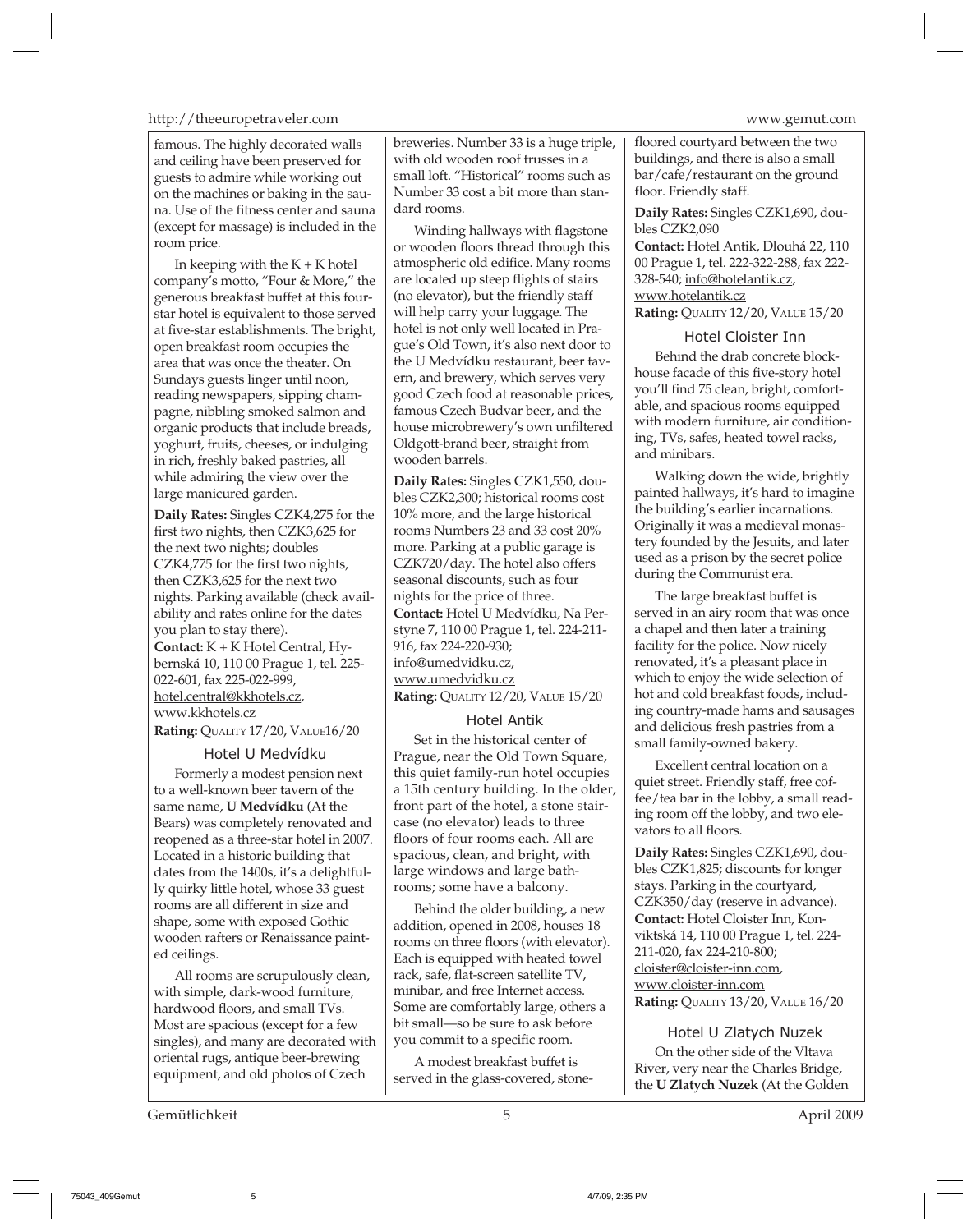Scissors) is a small, quiet, 10-room inn well located for exploring the Malá Strana and Castle Districts of Prague.

The original building dates from 1586, but reconstructed in 1804 and recently renovated. All rooms are different size and shape. Some have exposed wooden beams, and each is equipped with simple, modern furnishings. Number seven is a large, bright, pleasant double, with a sitting area and several large windows overlooking the tree-lined square in front of the hotel.

The buffet breakfast is served in the hotel's ground floor restaurant, which also offers midday and evening meals of Czech and international cuisines, good wines, and of course Czech beer.

Friendly staff, but no elevator or parking.

**Daily Rates:** Singles CZK2,280, doubles CZK2,450

**Contact:** Hotel U Zlatych Nuzek, Na Kampe 6/494, 110 00 Prague 1, tel. 257-530-473, fax 257-533-175; hotel@AtTheGoldenScissors.com, www.AtTheGoldenScissors.com **Rating:** QUALITY 10/20, VALUE 12/20

#### **Prague Restaurants**

Though Czech food has the reputation of being heavy and dull, in the hands of the right cook, it can be very good indeed. And now, with the influx of new restaurants serving a wide variety of foreign cuisines, one can dine on everything from Thai to Tex-Mex (and even Czech-Mex), from Japanese to Italian, Spanish to French, Chinese to Indian.

But why go to Prague to eat sushi? Many good restaurants, from humble beer taverns to posh establishments, serve local and regional specialties that soon overcome prejudices against "stodgy Central European cooking." Accompany the meal with a stein of excellent Bohemian beer or a glass of fine Moravian wine, and it's clear why the Czechs are justifiably proud of their cuisine.

Czech specialties include hearty soups (sometimes served in a rye bread loaf "bowl"); devil's toast

Gemütlichkeit 6 April 2009

(spicy hash spread on thick slices of fried bread); trout with bacon; carp cooked in dark beer; roast pork, smoked pork, Prague ham, and a wide array of sausages; slices of marinated and roasted beef fillet with sour cream sauce and cranberries; potato pancakes, potato dumplings, and bread dumplings; thin, crêpe-like dessert pancakes with apricot or plum jam, and sweet dumplings with a whole apricot or plum inside.

Most restaurants catering to tourists have menus translated into English, and the staff usually speaks English, too. Some restaurants add a cover charge (for bread and condiments) of CZK10-30 per person.

#### Kavárna Obecní Dum

Dine in splendid surroundings at the **Kavárna Obecní Dum** in Prague's historic Obecní Dum (Municipal House) next to the landmark Gothic Powder Tower. The entire Obecní Dum is a masterpiece of Art Nouveau architecture and interior decor. The reasonably priced Kavárna (Coffee Shop/Cafe) is on the left side when entering the building—although this spectacular space is far more grand than a mere coffee shop. (On the right side is a more expensive French restaurant with a reputation for excellent food, and in the building's basement a Pilsen Restaurant serves Czech specialties to the accompaniment of live oompah-band music.) **EDITOR'<sup>S</sup> CHOICE**

Open from 7:30am to 11:00pm, Kavárna Obecní Dum serves breakfasts until 11:00am (CZK90-120). Through the day, the standard menu offers a selection of cold cuts and cheese platters (CZK160-470), salads and sandwiches (CZK120- 280), large omelets (CZK170), and desserts (CZK165-215), as well as an extensive list of wines, beers, coffees, teas, and liquors.

The daily menu varies, with soups and cold starters (CZK65-170), traditional Czech dishes such as slices of roasted beef with sour cream sauce and bread dumplings (CZK210), and pan-fried pork *Schnitzel* with potato salad (CZK220), along with three- and

#### www.gemut.com http://theeuropetraveler.com

four-course menus (CZK280-580). Don't miss the dessert pancakes on the standard menu, served with caramel sauce, bananas, whipped cream, and other goodies (CZK180-190); the portion is very large, enough for two.

**Contact:** Kavárna Obecní Dum, Námesti Republiky 5, 110 00 Prague 1, tel. 222-002-763, kavarna.od@vyshehrad.2000.cz,

www.obecnidum.cz

**Rating:** QUALITY 14/20, VALUE 14/20

#### U Modré Ruze

For an elegant meal in the intimate ambience of an authentic Gothic cellar, dine at **U Modré Ruze** (At the Blue Rose) in Prague's Old Town. This restaurant specializes in game dishes such as wild duck breast with currant sauce (CZK690); goose breast stuffed with goose liver, served with port wine sauce (CZK750); pheasant breast with mushroom salad and Madeira sauce (CZK570); and venison with rose hip sauce (CZK640).

The menu also offers a number of beef, pork, fish, and poultry dishes (CZK390-960), as well as several three- and four-course meal options (CZK890-1,830). Be sure to order a side dish of the delicious gratinéed potatoes with four cheeses (CZK80).

**Contact: U Modré Ruze**, Rytírská 16, 110 00 Prague 1, tel. 224-225-873, fax 224-222-623,

restaurant@umodreruze.cz, www.umodreruze.cz **Rating:** QUALITY 16/20, VALUE 12/20

#### Staromacek

Visit Staromacek, near the Old Town Square, at night when the restaurant is lit by candles. Yes, it's touristy, with "Old Bohemian" decor, waiters in traditional costumes, and a menu in many languages, but the food is good and the prices reasonable for a restaurant so near the city center.

Starters (soups, cold and warm hors d'oeuvre) are priced from CZK40-70. There's a large selection of beef, pork, and fish dishes (CZK180- 400), including rabbit and venison specialties. Portions are large, but when choosing a meat or fish entree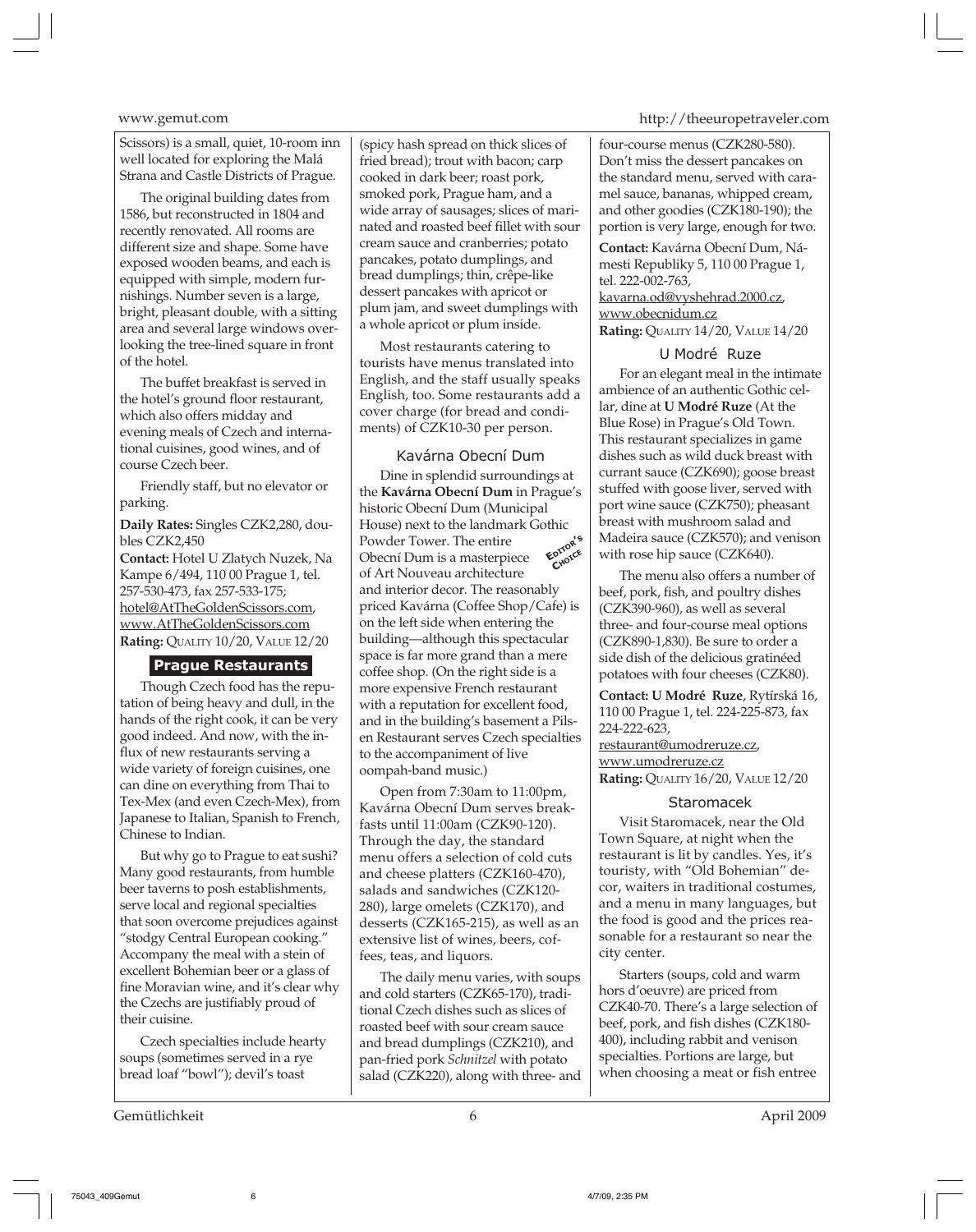http://theeuropetraveler.com www.gemut.com

you'll need to order side dishes separately (potatoes, rice, dumplings, etc.)—as in many Prague restaurants—at an extra charge.

**Contact:** Restaurant Staromacek, Dlouhá 4, 110 00 Prague 1, tel. 222- 311-366

**Rating:** QUALITY 14/20, VALUE 15/20

#### Demínka

Looking for a good restaurant frequented more by locals than tourists? Head for Demínka, a couple of blocks behind the massive National Museum at the top of Wenceslas Square. With its spacious rooms, ornate high ceilings, chandeliers, and arched windows, Demínka evokes Prague of the late 19th century, when it opened under the auspices of the Pilsner Urquell brewery. **EDITOR'<sup>S</sup> CHOICE**

The menu features tasty traditional Czech cuisine (and lighter fare, too) at good prices. The first item on the table is a basket of excellent fresh breads with a little bowl of delicious pork spread (CZK10), which every Czech eats with the first beer that arrives. Start the meal with garlic soup (CZK35) or devil's toast garnished with smoked sheep's cheese (CZK85). Main dishes such as spicy goulash, roast pork with dumplings, and wild boar with rose hip sauce, range from CZK145-180. The *galusky* (little dumplings, like gnocchi) with sheep's cheese and crispy bacon are the ultimate comfort food (CZK125). And the seductive dessert menu includes apple strudel with caramel and vanilla ice cream (CZK57) and pancakes with blueberries and sour cream (CZK65). Fresh pilsner beer on tap is a bargain at CZK32 for 1/2 liter.

Note: The entrance to Demínka is on the corner of Skretova and Anglická streets. Don't confuse it with the dark, smoky, little beer tavern just around the corner on Skretova .

**Contact:** Demínka, Skretova 1, 120 00 Prague 2, tel. 224-224-915, fax 224-229- 933; info@deminka.com, www.deminka.com

**Rating:** QUALITY 15/20, VALUE 16/20

### *VACATION RENTALS Continued from page 1*

nonrefundable payment in advance in cash, too bad if the accommodations don't suit. The best plan, of course, is to personally inspect before committing. Except in high-season, the flexible traveler can research properties in desired destinations prior to departure from the U.S. and withhold the final choice until the properties can be viewed in Europe. That doesn't always work, however. A few years ago, without prior research, your editor showed up in mid-October at the east end of Lac Léman with the idea of finding a rental. His dreams of sipping Chasselas from a balcony while watching steamers ply the lake's waters lay in tatters after a two-day search from Lausanne to Villeneuve, and points between, turned up nothing but cavelike basements and raggedy spaces that looked like frat boys had just moved out. Turns out October for this region is high-season and we would have had better success in someplace like the Emmental, Austria's lakes region, or even southern Bavaria.

If you must make the decision prior to departure, there are websites for research. VRBO.com (Vacation Rentals By Owner) offers rental listings throughout Europe, with pictures, descriptions, and comments from previous guests. You can pay by credit card and deal directly with the owner, thereby avoiding the markup of middlemen. But the prospective renter has to take into account that listings are placed by owners themselves and not inspected or overseen by any agency. VRBO is little more than a classified ad service. It does offer HomeAway, a kind of renters insurance, but policies explicitly exclude coverage if you simply don't like the apartment because of condition or location.

A somewhat more reliable option is to view vacation rental listings on the website of the tourist office of your proposed destination. Again, you'll deal directly with owners, and you will likely have to pay in cash in advance. Properties listed on these sites, however, are usually inspected by a tourist authority, a process which provides a star-rating system and can sometimes weeds out the unacceptable.

An even better way to ensure quality accommodations is to spend time on the website, www.slowtrav.com, a forum that invites user evaluations of mostly European vacation rentals. It is *not* a TripAdvisor kind of site where the casual Web surfer tosses off a couple of sentences of high praise or scathing denunciation. Slowtravel, is a small, family-run operation, not a corporatelyowned Internet behemoth like TripAdvisor (owned by Expedia which also owns Hotwire, Venere, Classic Vacations, and other online travel sellers), and its reviews and content are closely monitored by management. Reviews are fairly lengthy and all seem to follow a prescribed format. Reading them imparts a sense of credibility and authenticity, unlike the brief, anonymous, and sometimes illiterate trashing or praise-singing of most online forums. They are in-depth enough that the reader gets a sense of the reviewer's travel values and is thus able to determine if those values match her/his own.

There's a lot going on at this site and we found it a little hard to locate exactly what we were looking for, but a Google site search got us to the vacation rental reviews at www.slowtrav.com/ other/vr/reviews.asp.

If you still think you're buying a pig-in-a-poke, a small, but reputable vacation rental agency is probably your best option. I say small because it is hard to imagine the very large middlemen with "operators standing by" effectively screening the literally thousands of properties they represent. You will want to speak by telephone with a person who has actually seen the properties under consideration, not a scripted telemarketer. Yes, you'll pay more than by directly dealing with the property owner, but you are much less likely to find yourself faced with a week or two in an apartment you don't like. Small agencies depend on referrals and repeat business. Unless their customers' expectations are met, there will be no next year. This is also to an extent true for the largest ones, but their managers are removed from the fray and shortterm financial realities often dictate practices that compromise quality control. It's a different story when the own-

Gemütlichkeit 7 April 2009